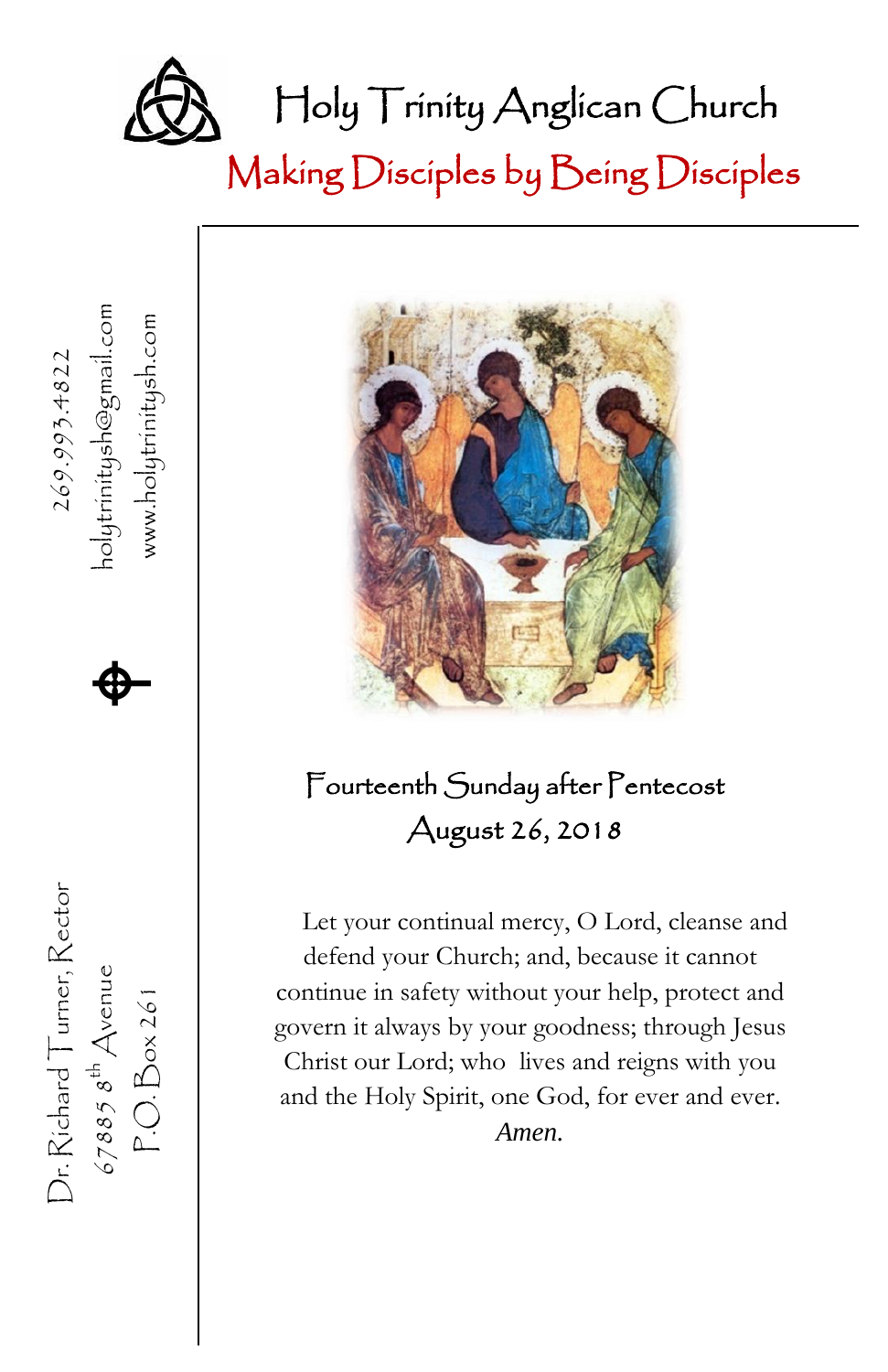## Order of Service

Call to Worship I Love You Lord Healing Begins You Are My All in All Processional Hymn A Mighty Fortress is Our God Opening Prayers  $First less on$  Joshua 24:1-2a, 14-18 Psalm 34:15-22 Second Lesson Ephesians 6:10-20 Sequence Hymn Alleluia Gospel John 6:56-69 Sermon Fr. Rick Turner Nicene Creed Prayers of the People The Peace Announcements Offertory Hymn We Bow Down The Great Thanksgiving Sanctus S-130 The Lord's Prayer The Breaking of the Bread Communion Hymns Speak O Lord The Battle Song Prayer of Thanksgiving Blessing Recessional Hymn Guide Me O Thou Great Jehovah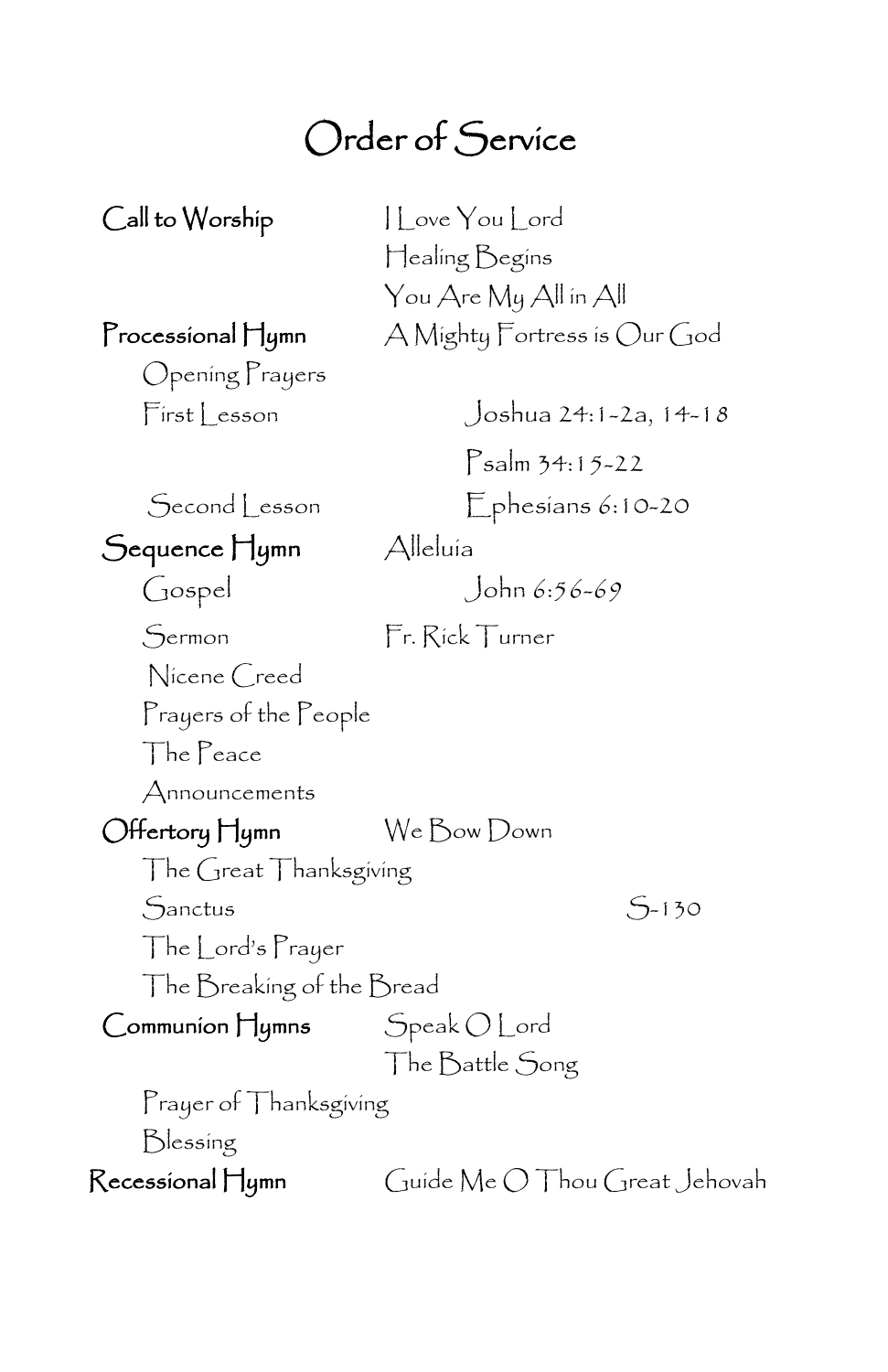

#### Preparation Devotional ~ September 4  $^{\rm th}$

Deuteronomy  $4:1-2, 6-9$ 

Psalm 15 James 1:17-27 Mark 7:1-8, 14-15, 21-23

#### The Collect

O Lord, we pray that your grace may always both precede and follow after us, that we may continually be given to good works; through Jesus Christ our Lord; who lives and reigns with you and the Holy Spirit, one God, now and forever. Amen.

All baptized Christians are welcome to come to the Lord's Table. If you have a need or you wish to stand in for someone with a need, please come to the side altar where someone will pray with you.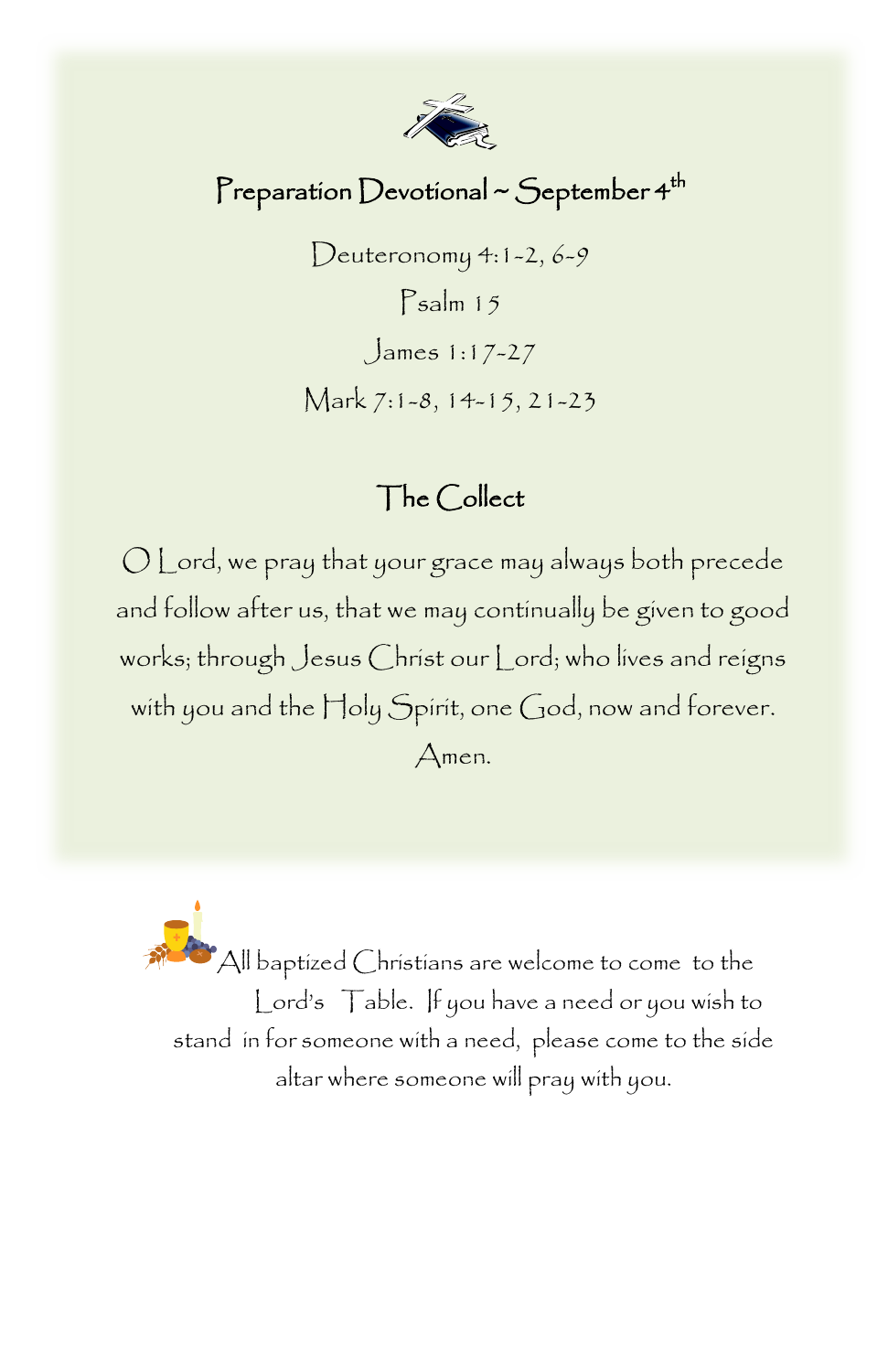## HTAC This Week

# $M$  8/27

| <i>Group</i> Prayer |  |
|---------------------|--|
|                     |  |

# W 8/29

| Men's Group           |  |
|-----------------------|--|
|                       |  |
| Picnic in the Park    |  |
|                       |  |
| Praise Band Rehearsal |  |
|                       |  |

## On the Horizon…

Vestry Meeting, Monday, September 10, 2018 at 7:00 pm HTAC Open House, September 23, 2018 at 9:00 am

# Family the Week

Veronique Schulz and David Kennedy

#### August 19, 2018

Attendance: 24

Offering: \$998

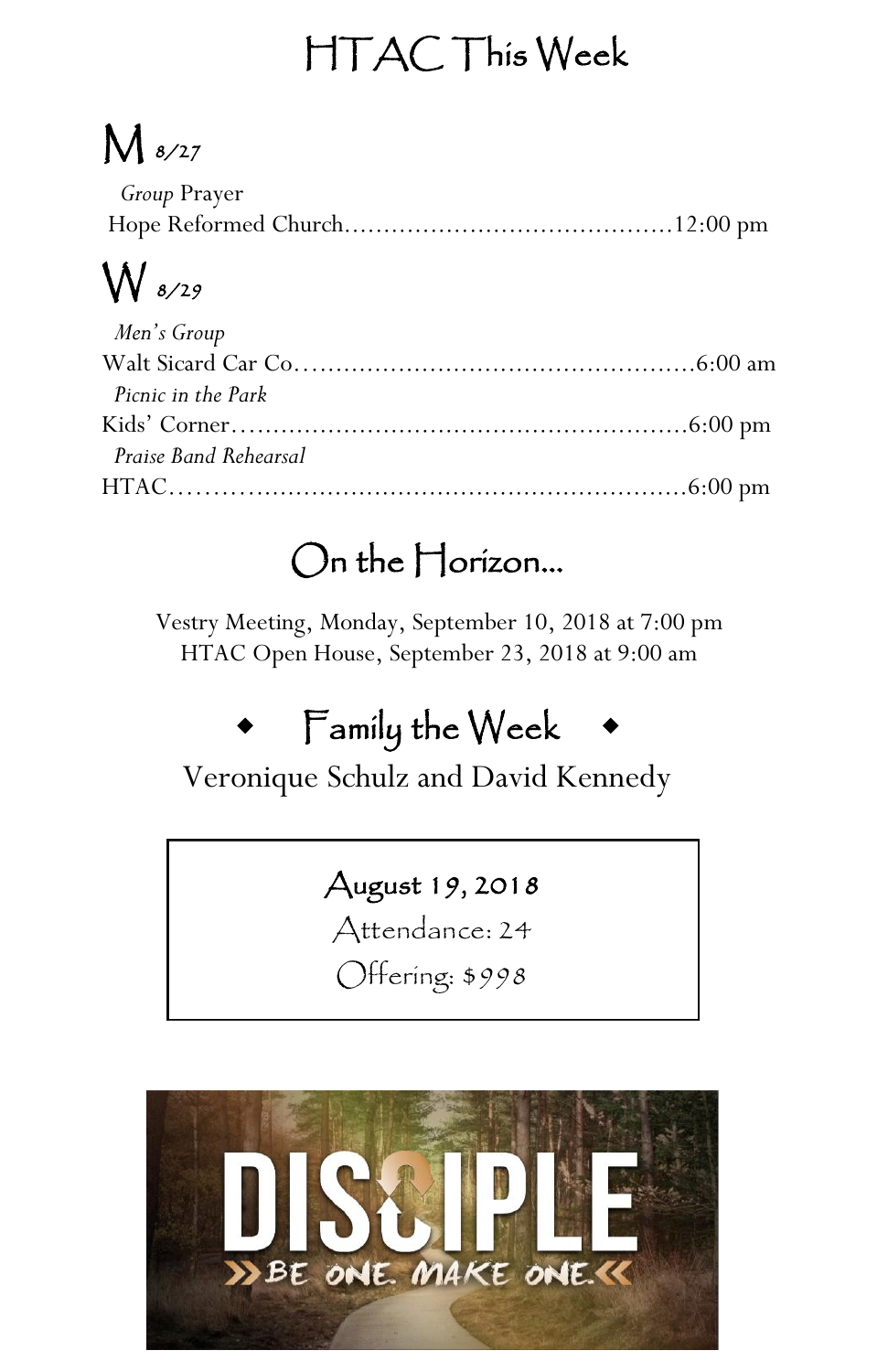## Servant Ministry

#### Today

 Greeter: Marie Hudson Intercessor: Walt Sicard Host: Veronique Schulz Altar Guild: Dawn Darling Reader: Carol Bailey Chalice: Gary Myers Tellers: Norm Bailey & Helga Costello

### ⊕

#### Next Week

 Greeter: Helga Costello Intercessor: Laura Jager Reader: Lynne Maxwell Chalice: John Michkovits Host: Deb Myers Tellers: Mark Lewis & Margaret Smith Altar Guild: Dana Turner

Each one should use whatever gift he has received to serve others, faithfully administering God's grace in its various forms. ~ 1 Peter 4:10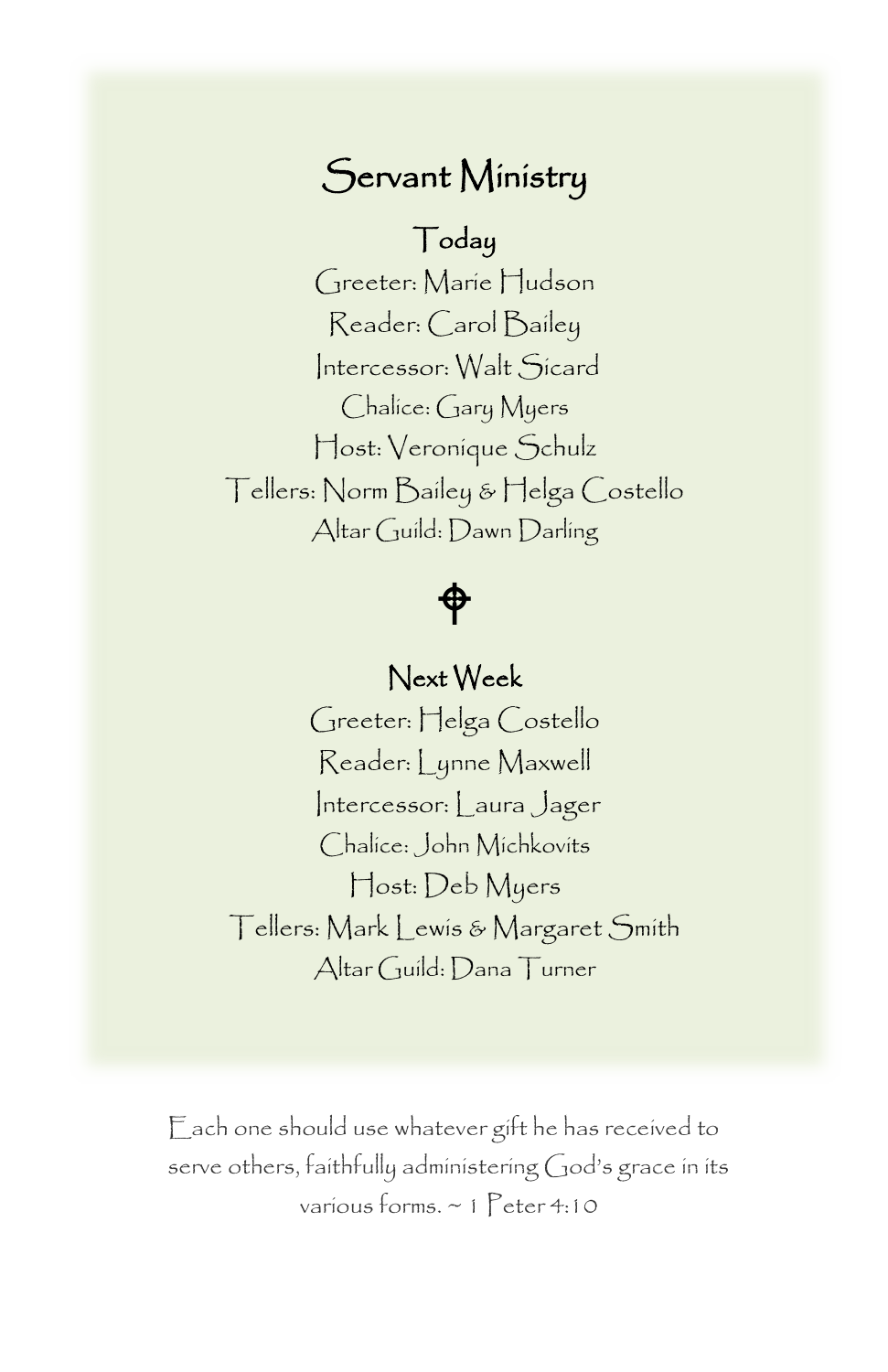## Holy Trinity Open House

Sunday, September 23<sup>rd</sup>, we will begin the morning at 9:00 am with a breakfast of pancakes and scrambled eggs in the parish hall. The service will follow at 11:00 am. The vestry has decided that the parish would be a participant in a nationwide program called "Back to Church Sunday."



 One of the activities that morning will involve painting some rocks that will hopefully find themselves hidden around South Haven. Please be on the lookout and start collecting rocks that would be appropriate for this activity. Smooth surfaces, sizes may vary, but no boulders please. ;)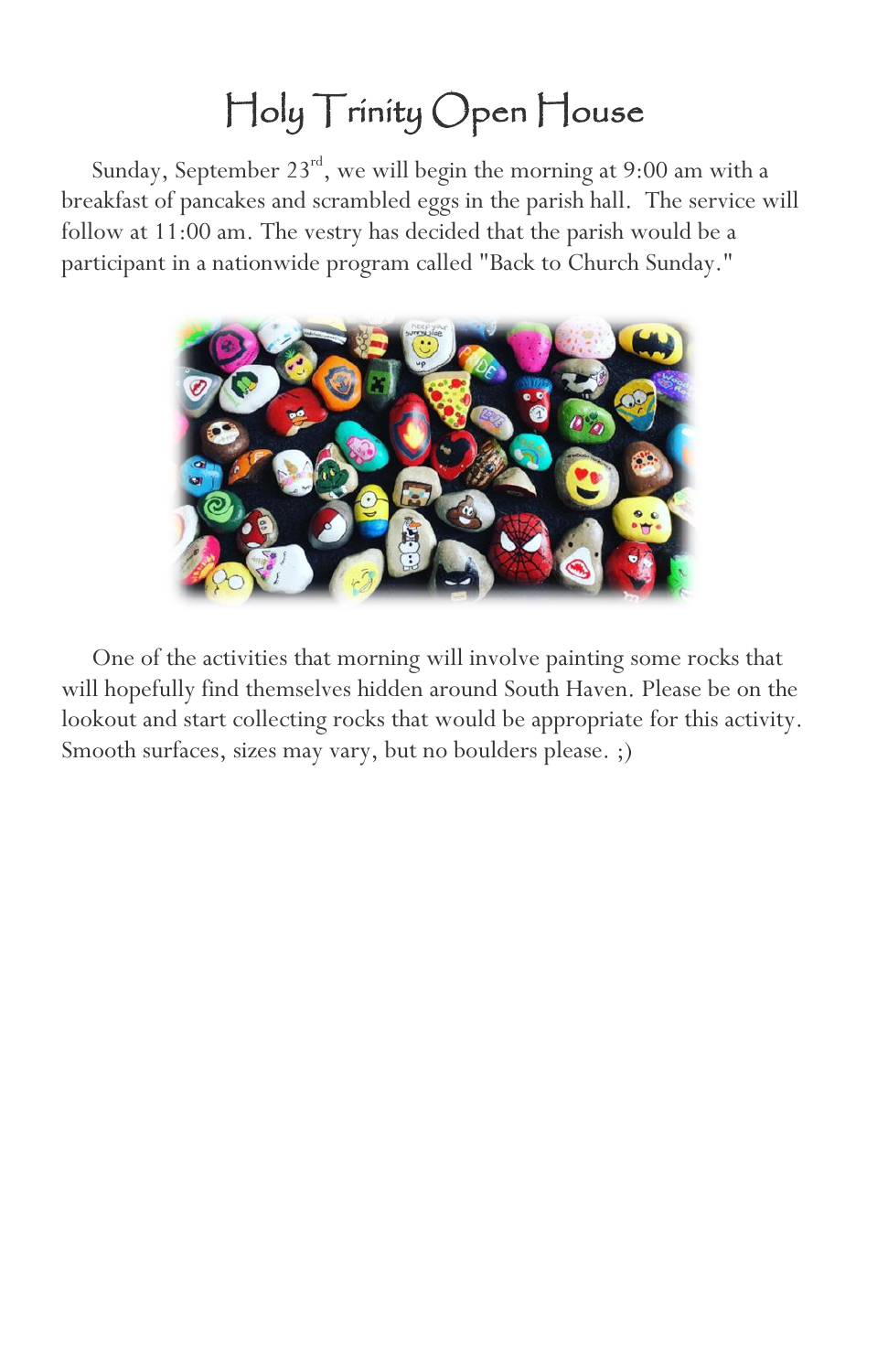|  |  |  | $\mathbf{1}$ | $\begin{picture}(20,20) \put(0,0){\line(1,0){155}} \put(15,0){\line(1,0){155}} \put(15,0){\line(1,0){155}} \put(15,0){\line(1,0){155}} \put(15,0){\line(1,0){155}} \put(15,0){\line(1,0){155}} \put(15,0){\line(1,0){155}} \put(15,0){\line(1,0){155}} \put(15,0){\line(1,0){155}} \put(15,0){\line(1,0){155}} \put(15,0){\line(1,0){155}} \$ |
|--|--|--|--------------|-----------------------------------------------------------------------------------------------------------------------------------------------------------------------------------------------------------------------------------------------------------------------------------------------------------------------------------------------|
|  |  |  |              |                                                                                                                                                                                                                                                                                                                                               |
|  |  |  |              |                                                                                                                                                                                                                                                                                                                                               |
|  |  |  |              |                                                                                                                                                                                                                                                                                                                                               |
|  |  |  |              |                                                                                                                                                                                                                                                                                                                                               |
|  |  |  |              |                                                                                                                                                                                                                                                                                                                                               |
|  |  |  |              |                                                                                                                                                                                                                                                                                                                                               |
|  |  |  |              |                                                                                                                                                                                                                                                                                                                                               |
|  |  |  |              |                                                                                                                                                                                                                                                                                                                                               |
|  |  |  |              |                                                                                                                                                                                                                                                                                                                                               |
|  |  |  |              |                                                                                                                                                                                                                                                                                                                                               |